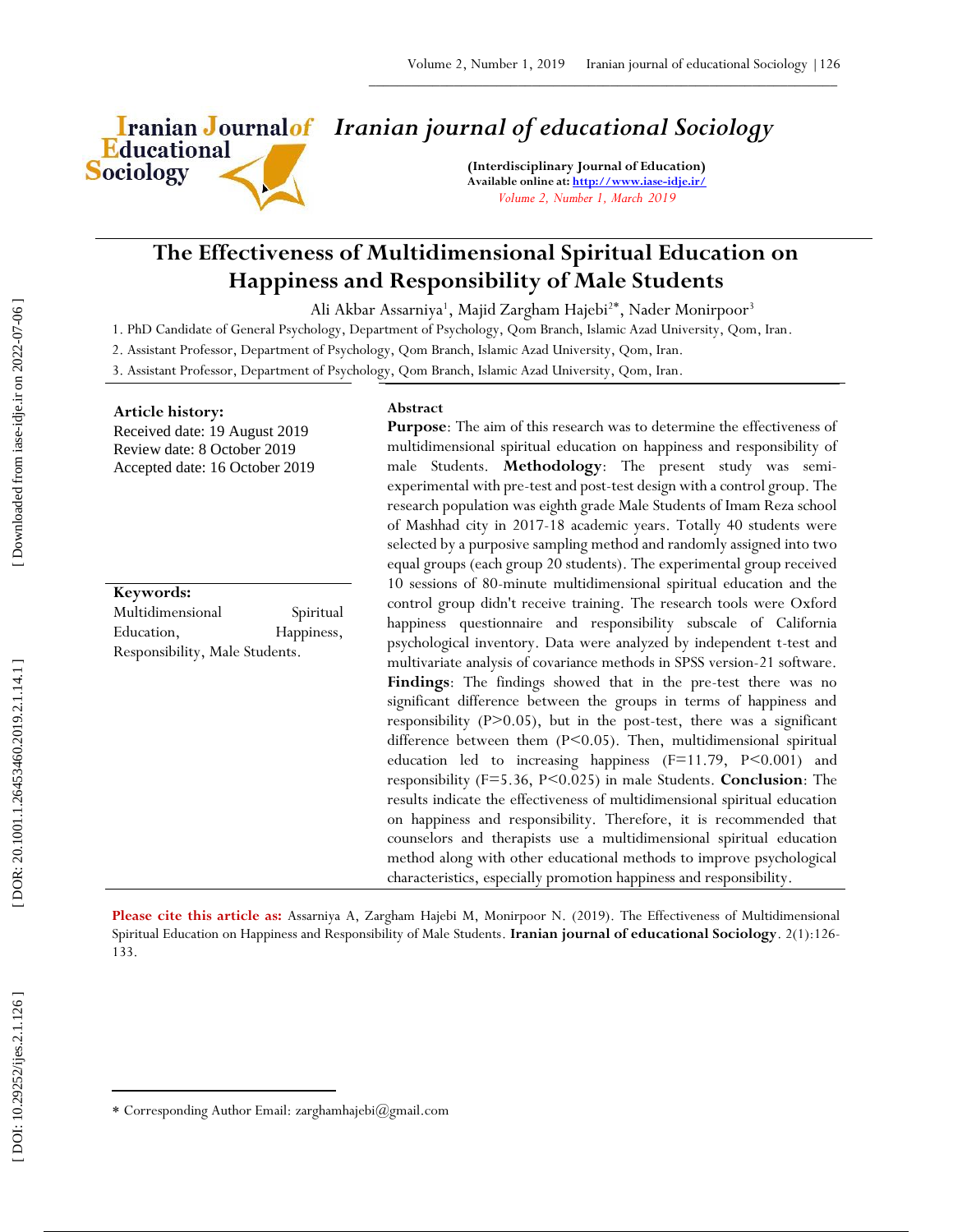#### **1. Introduction**

Adolescents are the human capital of society and decline due to physical, cognitive, emotional, and social changes in mental health, one of the most important symptoms of which is reduced happiness (Bi eda & et al., 2018: 200). Happiness is one of the constructs derived from a positive psychology approach that seeks to identify and enhance the positive aspects and strengths of individuals rather than focusing on identifying and studying mental deficiencies and behavioral deficiencies and improving and treating them (Gentzler & et al., 2019: 222). Happiness is defined as a positive mental state with high levels of overall satisfaction with life and positive emotions and low levels of negative emotions (Findler & et al., 2016: 46). Happiness is the evaluation and judgment of the individual about the appropriateness of the overall quality of life, so it is based on personal attitudes and perceptions and implies a pleasant state that results from positive experiences (B ardo, 2017: 12). Happiness plays an important role in psychological and physiological health, and happy individuals are usually more satisfied with their lives, experience more positive emotions and less negative emotions, and are more resistant to life's stresses, problems, and challenges (Akdogan & Cimsir, 2019: 15).

Another factor related to psychological health is responsibility (Lerbae k & et al., 2019: 176). Responsibility means increasing one's resistance to circumstances rather than following external pressures to comply with internal requirements, and responsibility means a sense of responsibility, commitment, and responsibility (Palam a r & et al., 2012: 203). In another definition, responsibility means being better accountable for one's own needs and that of others and performing individual and social tasks (Choi & Lee, 2015: 28). This variable is a personality trait that is usually formed as an attitude in the psychological structure and behaviors of the individual and is an essential factor for social behaviors (Pugh & et al, 2018: 341). Responsibility reduces psychological problems by accepting responsibility and behavioral responsibility, but irresponsibility leads to inability to make healthy and intimate relationships with others, inability to make good decisions at an early age leading to academic failure, dropout, and drug addiction, Alcohol becomes aggressive and delinquent (Liu & Zhang, 2017: 1077).

One of the ways to improve psychological characteristics is through multidimensional spiritual training (Rohani & et al., 2018: 136). Spirituality relies on the assumption that in addition to the physical dimensions of man there are transcendent dimensions that bring him closer to God (Ross & et al., 2018: 65). Spirituality means feeling connected to others, having meaning and purpose in life, believing in and having a transcendent power, and spiritual healing is a type of psychotherapy that helps individuals with their spiritual perception by using specific spiritual and religious practices. (Metamorphoses) gain from themselves, the world, and phenomena (Hai & et al., 2019: 137). Multidimensional spiritual education is largely influenced by the spiritual approach, and not only balance but also psychological excellence. In this way, the major problem of today's psychotherapy is the disregard for the origin of human existence. The way people think about origin and the end has been addressed in various ways in local psychology, and from the beginning psychologists have been concerned with the need to return to the source in some way related to the need for unity in the context of religion (Janbozorgi, 2015: 13). Sometimes psychological problems and emotional crises are at the root of the heart and at this time the effectiveness of current psychotherapies is low, but in these circumstances the effectiveness of spiritual psychotherapy is dramatic (Lucchetti & et al., 2015: 379). Multidimensional spiritual healing considers human beings to have two physical and spiritual dimensions with four perceptual domains of origin, self, being and resurrection that are centered on these four domains, theology (how the concept of God is perceived), so this is a spirituality -based approach to the spiritual dimension of man. (Rohani & et al., 2018: 137). It is also assumed in multidimensional spiritual therapy that the inactivation of the spiritual dimension leads to inaccurate evaluations of situations, the self and the world, and provides vulnerability for humans. This is a spirituality -based treatment that, by recognizing the divine as an innate need, considers divine spirituality as a system to place this need at its core, and considers activating the spiritual dimension as an effective way of psychological balance and excellence (Ja nbozorgi, 2015: 12).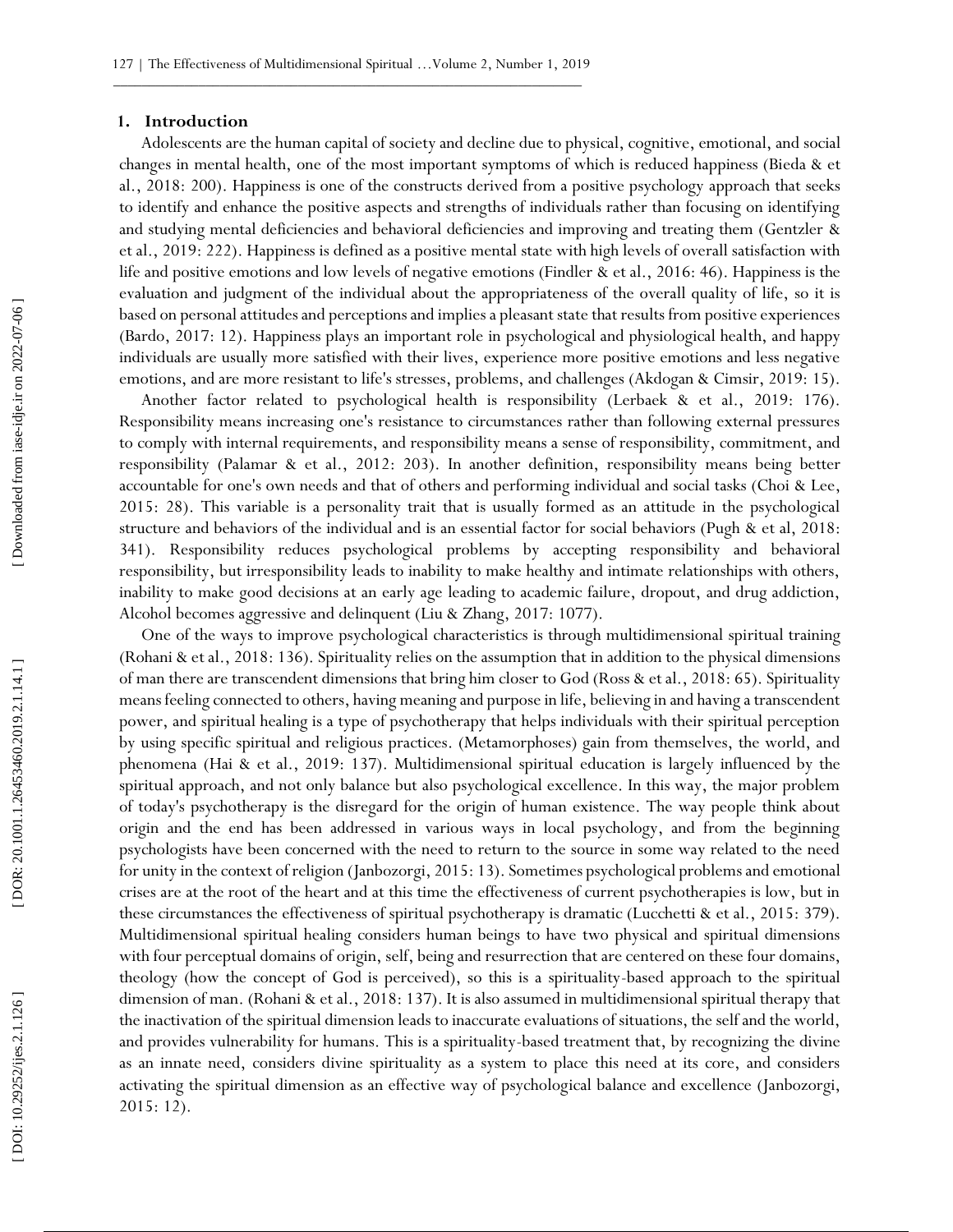Although there has been some research on spiritual education on happiness, these studies have less focused on its impact on responsibility and sometimes even conflicting results. For example, the results of Sadri Damirchi & et al.'s (2018) study showed that group spirituality therapy increased the happiness and psychological stiffness of older women. Rohani & et al. (2018), in a study, concluded that multidimensional spiritual therapy reduced the symptoms of depression in patients with depression. In another study, Kam ari et al. (2015) reported that spirituality education increased adolescents' happiness and optimism. In addition, the results of Bo olaghi and Kiani Moghadam (2015) research indicated the effect of religious -based cognitive behavioral therapy on increasing students' psychological well -being and happiness. In another study, Fallah & et al. (2011) reported that an integrated spirituality -based group psychotherapy program increased the life satisfaction, happiness, and hope of women with breast cancer. Also, the research results of Hakimzadeh Ardakani & et al. (2017) showed that teaching Islamic semanticist increased students' responsibility. In contrast, Fal lahi & et al. (2019), while conducting research, found that spiritual care improved adolescence and self-control in adolescents with type 1 diabetes, but had no significant effect on their responsibility.

Although there has been some research into the effectiveness of spiritual therapy, multidisciplinary spiritual education is a new method that has received very little research and appears to be effective in improving mental health. Adolescents also have a period of mental health decline, and as they are the future of society, ways to improve their health should be sought for a healthy society. In addition, little research has been done on the methods taken from the spiritual approach, especially on happiness and responsibility, and these studies have not addressed adolescent students and, more importantly, sometimes the results are inconsistent. As a result, the present study was conducted to determine the effectiveness of multidimensional spiritual education on the happiness and responsibility of male students.

### **2. Methodology**

This study was quasi -experimental with pre -test and post -test with control group. The study population consisted of 8th grade male students of Imam Reza School in Mashhad in the academic year of 2017 -18. Imam Reza School (AS) had 12 eighth grade boys' classes with 350 students out of which 40 students were selected by purposeful sampling method and were randomly divided into two equal groups (each group of 20 students). Inclusion criteria included physical health, being a boy and eighth grade, signing informed consent to participate in research, lack of psychiatric disorders and use of psychiatric drugs, lack of experience in multi -dimensional training, and non -stressful events such as stress. Relatives' deaths in the past three months and exclusion criteria included absenteeism for more than two sessions and withdrawal from further cooperation. In order to conduct the research, after approving the proposal and obtaining the necessary permits and coordination with the officials of the Imam Reza School of Education, the happiness and responsibility tools were completed by the eighth grade students and 40 of them in both questionnaires. Lower scores were selected as sample. Samples were randomly divided into two equal groups. One group was selected as experimental group and the other as control group. The experimental group received 10 70 minute sessions of multidimensional spiritual training and the control group was placed on the waiting list for training. The themes and techniques and techniques of this teaching method reported by researchers based on the principles of Multidimensional Spiritual Psychotherapy Janbozorgi (2016) developed in Table 1 are reported.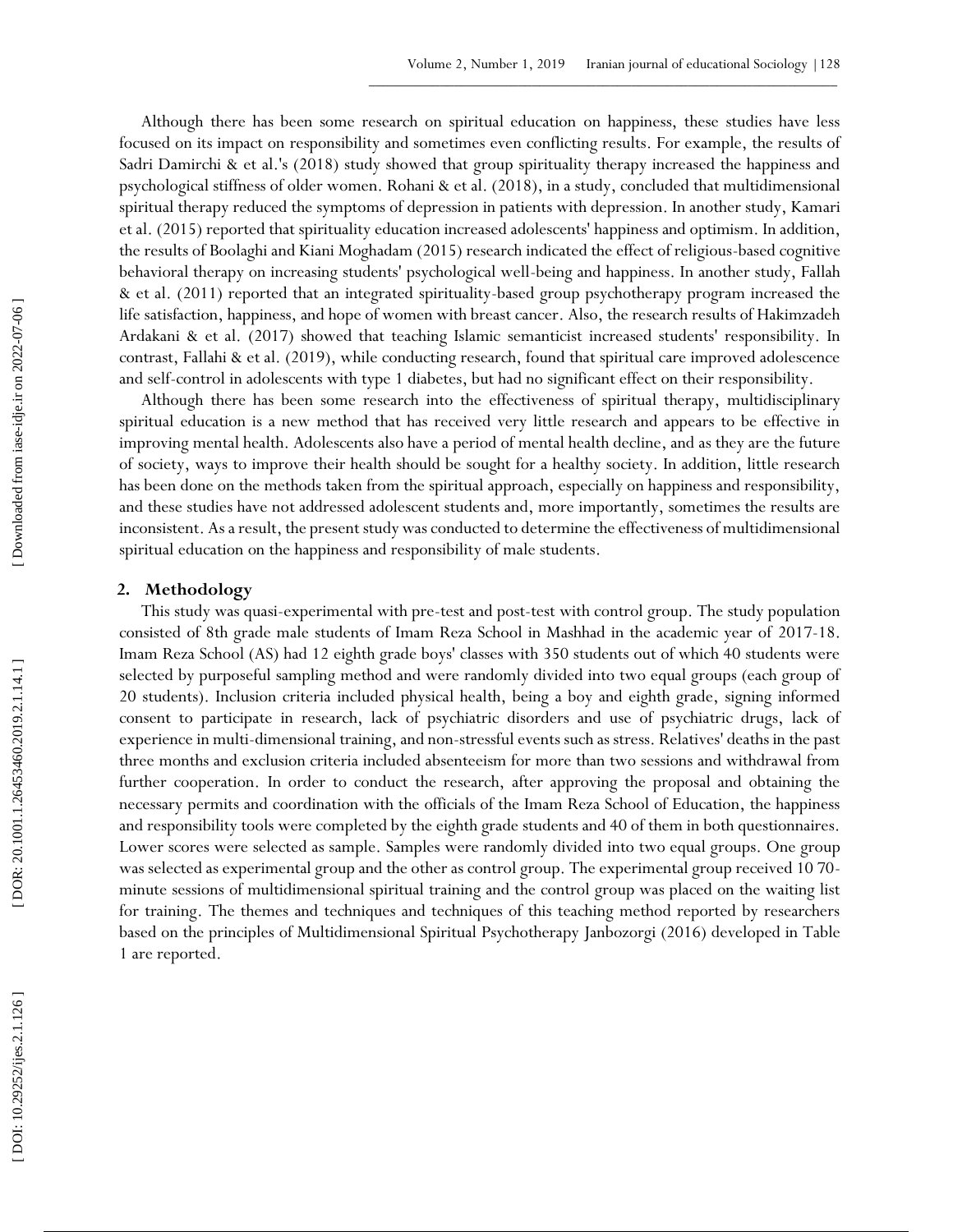| sessions | Subjects                                                                                                          | Techniques                                                                                            |  |  |  |
|----------|-------------------------------------------------------------------------------------------------------------------|-------------------------------------------------------------------------------------------------------|--|--|--|
| First    | Getting acquainted with the outline of multidimensional<br>spiritual education and activation of innate intellect | Island Technique                                                                                      |  |  |  |
| Second   | Activating the Native Need for Worship of God<br>(Meaningful)                                                     | Questions and Answers About the History of Feeling<br>God in Life's Events                            |  |  |  |
| Third    | Explaining the concept of theology and theology and<br>motivating the discovery of theology                       | The technique of discovering mental images of God                                                     |  |  |  |
| Fourth   | Completion of Loyalty (Meaningful)                                                                                | Socratic Questions About God's Creativity and<br>Rapture                                              |  |  |  |
| Fifth    | Completion of Loyalty (Meaningful)                                                                                | Socratic questions about the wisdom and guardianship<br>of God and our technique, God and the problem |  |  |  |
| Sixth    | Explain the concept of self-concept and self-concept                                                              | Techniques to examine the mental images of ourselves<br>and others of ourselves                       |  |  |  |
| Seventh  | Completion of Self-Concept and Concept of Devotion<br>(Purposefulness)                                            | Techniques of life goals map                                                                          |  |  |  |
| Eighth   | Barriers to worshiping and completing self-concept<br>(purposefulness)                                            | Rescue practice technique                                                                             |  |  |  |
| ninth    | Exploring the concept of the world and its relation to<br>life's goals (purposefulness)                           | Spiritual Foursquare Technique                                                                        |  |  |  |
| Tenth    | Exploring the concept of the Hereafter and the value of<br>actions (worthiness)                                   | Technique of the afterlife mental imagination                                                         |  |  |  |

**Table 1.** Summary of Multidimensional Spiritual Teaching Subjects, Techniques and Techniques by Session

Intervention was performed by the researcher outside of the teaching hours at Imam Reza School with lecture, question and answer, group discussion and practical techniques. They were given constructive feedback. In order to collect data, in addition to demographic questionnaires including parents' education and occupation, the groups were assessed for happiness and responsibility in the pre -test and post -test stages.

Happiness: The Oxford Happiness Questionnaire developed by Argyle and Lou (1990) was used to measure happiness. The tool has 29 items that are scored on a four -point Likert scale of zero, one, two, and three. The tool score is calculated by summing the items score, so the scores range between 0 -87 and the higher score indicates greater happiness. Argyle and Lou (1990) reported the validity of the Oxford Happiness Questionnaire using peer review about them as 0.43 and significant, and its reliability was reported by Cronbach's alpha of 0.90 and test -retest of 0.78. Sadri Damirchi & et al. (2018) reported reliability of the tool with Cronbach's alpha method of 0.81. In the present study, the reliability of this tool was calculated as 0.85 by Cronbach's alpha method.

Accountability: The California Psychological Inventory Questionnaire, developed by Gough (1987), was used to measure responsibility. The subscale has a responsibility of 42 items that are scored on a two -point scale with a score of zero and one. The tool score is calculated by summing the items score, so the scores range between 0 -42 and a higher score indicates greater responsibility. Gough (1987) confirmed the validity of the instrument construct with factor analysis and its reliability with Cronbach's alpha of 0.81. Pasha and Goodarzian (2008) reported reliability of the instrument with Cronbach's alpha of 0.76 and split -half of 0.88. In the present study, the reliability of this tool was calculated as 0.83 by Cronbach's alpha method.

Data were analyzed at two levels of descriptive and inferential in SPSS software version 21 at a level less than 0.05. at descriptive level, central tendency and dispersion indices were used to describe the distribution of variables, and at inferential level independent t -test and multivariate analysis of covariance were used to test statistical assumptions.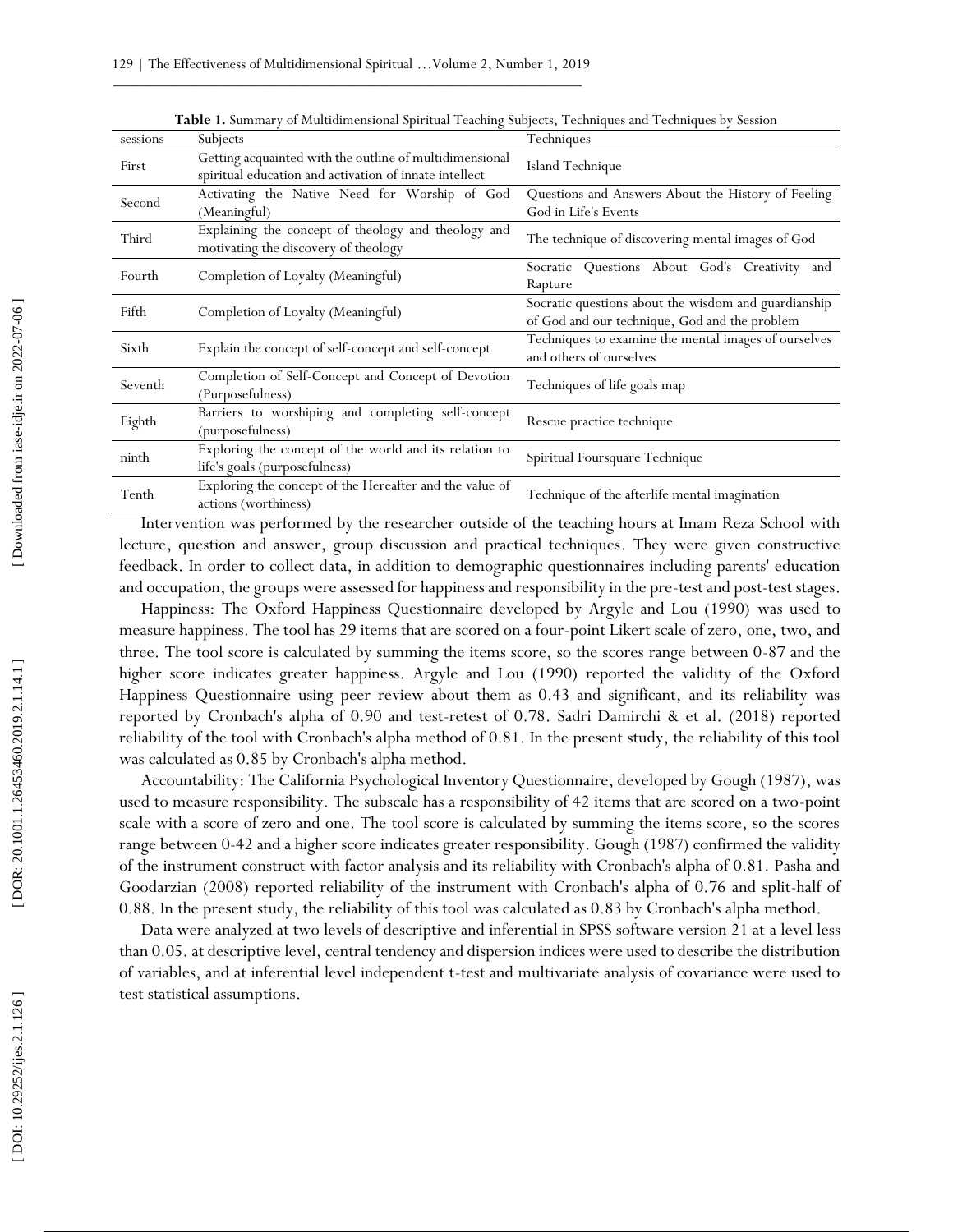## **3 . Findings**

Participants in this study were 40 male students whose frequency and percentage of demographic characteristics of their education and occupation were reported in Table 2.

| attributes        | Levels         |           | Experimental group |                |                         |  |
|-------------------|----------------|-----------|--------------------|----------------|-------------------------|--|
|                   |                | Frequency | equency percentage | Frequency      | Frequency<br>percentage |  |
| Fathers education | Diploma        | 2         | 10%                | $\overline{4}$ | 20%                     |  |
|                   | Associate      | 3         | 15%                | 2              | 10%                     |  |
|                   | Masters        | 8         | 40%                | 7              | 35%                     |  |
|                   | <b>Masters</b> | 6         | 30%                | 5              | 25%                     |  |
|                   | P.H.D          |           | $5\%$              | 2              | 10%                     |  |
| Mothers education | Diploma        | 4         | 20%                | 3              | 15%                     |  |
|                   | Associate      |           | $5\%$              | $\overline{2}$ | 10%                     |  |
|                   | Masters        | 10        | 50%                | 9              | 45%                     |  |
|                   | Masters        | 3         | 15%                | 5              | 25%                     |  |
|                   | P.H.D          | 2         | 10%                |                | 5%                      |  |
| Fathers job       | Governmental   | 7         | 35%                | 8              | 40%                     |  |
|                   | Free           | 13        | 65%                | 12             | 60%                     |  |
| Mothers job       | Governmental   | 3         | 15%                | 4              | 20%                     |  |
|                   | Free           | C.        | 25%                | 6              | 30%                     |  |
|                   | housewife      | 12        | 60%                | 10             | 50%                     |  |

**Table 2.** Frequency and percentage of demographic characteristics of education and occupation of parents of male students

According to the results of Table 2, the higher education of fathers and mothers in both experimental and control groups, the more fathers in both free groups and the more mothers in both groups are housewives. The mean and standard deviation of the pre-test and post-test of happiness and responsibility of the groups in male students were reported in Table 3.

| Variables        | Stages   | Experimental group |           |       | Control group |         |
|------------------|----------|--------------------|-----------|-------|---------------|---------|
|                  |          |                    | Standard  |       | Standard      |         |
|                  |          | mean               | deviation | mean  | deviation     |         |
| <b>Happiness</b> | pretest  | 66/92              | 8/41      | 65/56 | 9/48          | 0/05P   |
|                  | posttest | 72/26              | 10/40     | 66/68 | 9/21          | 0/001P< |
| Responsibility   | pretest  | 27/68              | 5/18      | 27/24 | 6/09          | 0/05P   |
|                  | posttest | 29/72              | 4/80      | 26/56 | 3/16          | 0/001P< |

Table 3. Mean and standard deviation of pre-test and post-test Happiness and responsibility of groups in male students

According to the results of Table 3, the experimental and control groups did not differ significantly in happiness and responsibility in the pre-test phase (P> 0.05), but in the post-test phase, both variables were significantly different ( $P \le 0.05$ ). The assumptions of normality, homogeneity of variances, and relationship between variables are hypotheses of multivariate analysis of covariance. Kolmogorov -Smirnov test results were not significant (P < 0.05), so the assumption of normality was confirmed. M-Box test results were not significant ( $P \le 0.05$ ), so the assumption of homogeneity of variances was confirmed. The results of the Bartlett Spearman test were significant (P> 0.05), so the hypothesis of the relationship between the dependent variables was confirmed. The results of the Lambda Wilks test to evaluate the effectiveness of multidimensional spiritual training on happiness and responsibility of male students are reported in Table 4.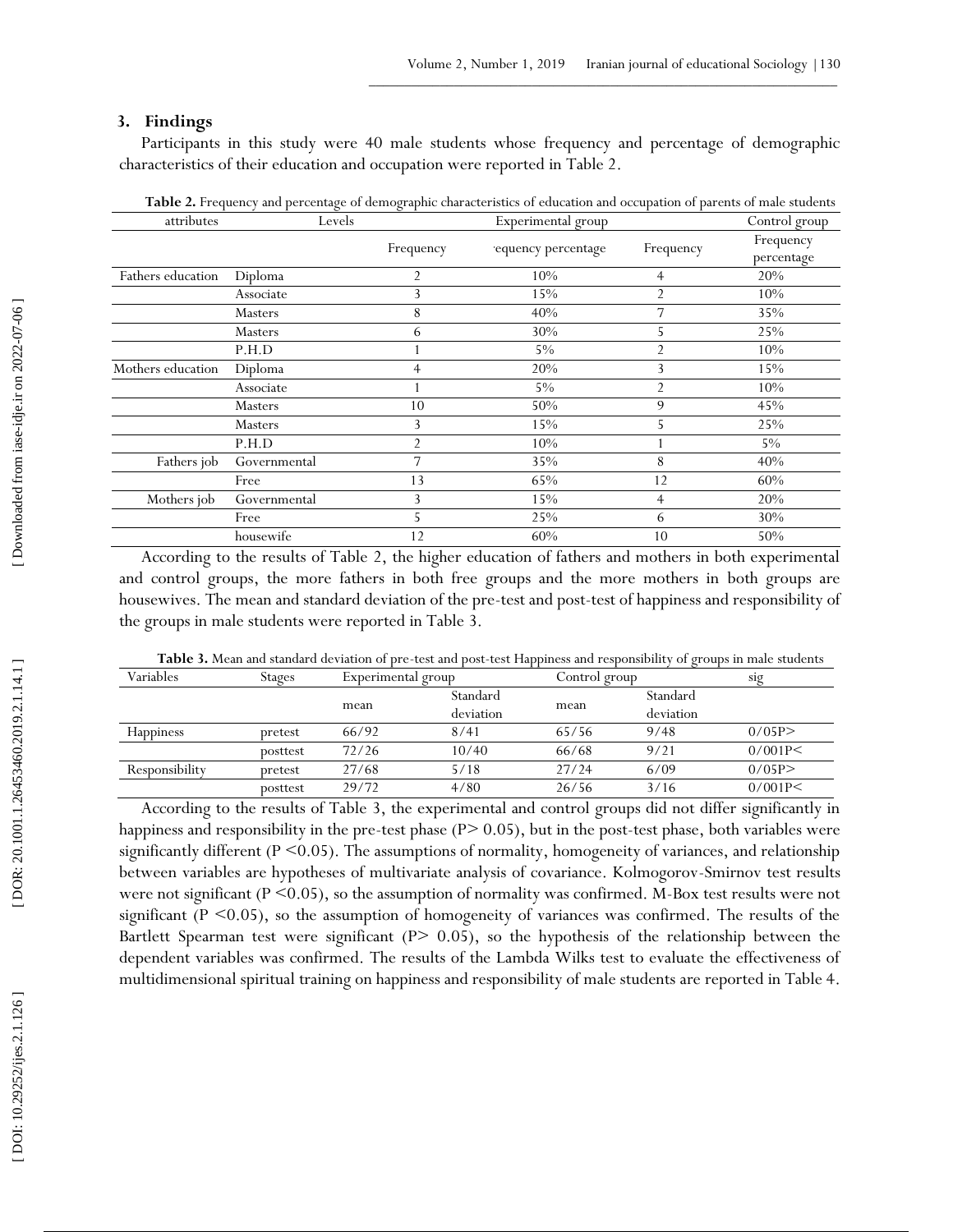**Table 4.** The results of the Lambda Wilks test to evaluate the effectiveness of multidimensional spiritual education on happiness and responsibility of male students

| test              | mdex                         |      | dt | $\cdot$<br>$\sim$<br><b>Error</b><br>. qı | S19   | eta                      |
|-------------------|------------------------------|------|----|-------------------------------------------|-------|--------------------------|
| Wilks<br>Lambda ` | $\sqrt{2}$<br>$\cap$<br>0/13 | - 36 |    | J J                                       | 0/002 | $\sqrt{5}$<br>Ι.<br>- 70 |

According to the results of Table 4, multidimensional spiritual education at least changed one of the variables of happiness and responsibility in male students ( $P \le 0.05$ ). The results of multivariate analysis of covariance to investigate the effectiveness of multidimensional spiritual education on each of the variables of happiness and responsibility of male students are reported in Table 5.

**Table 5.** Results of Multivariate Covariance Analysis to Evaluate the Effectiveness of Multidimensional Spiritual Education on Each of the Students' Happiness and Responsibility Variables

| Variables      | Source<br>Οİ<br>Changes | Sum of squares | Df | Mean of squares |       | sig   | eta  |
|----------------|-------------------------|----------------|----|-----------------|-------|-------|------|
| Happiness      | group                   | 395/56         |    | 395/56          | 11/79 | 0/001 | 0/83 |
|                | Error                   | 1207/80        | 36 | 33/55           |       |       |      |
| responsibility | group                   | 130/43         |    | 130/43          | 5/36  | 0/025 | 0/72 |
|                | Error                   | 875/88         | 36 | 24/33           |       |       |      |

Based on the results of Table 5, multidimensional spiritual training improved both happiness ( $F = 11.79$ , P <0.001) and responsibility (F = 5.36, P <0.025) in male students. According to Eta chi square, 83% of happiness changes and 72% of responsibility changes in male students are the result of the effectiveness of multidimensional spiritual education.

### **4. Discussion**

The aim of this study was to determine the effectiveness of multidimensional spiritual education on the happiness and responsibility of male students. The results of this study showed that multidimensional spiritual education increased the happiness of male students. No research has been found on the impact of multidimensional spiritual training on happiness, but this result is consistent with the results of Sadri Damirchi & et al.'s (2018) research on the effect of group spirituality on enhancing happiness, kamari et al. (2015) on the effect of spiritual therapy education. On increasing happiness, Boolaghi and Kiani Moghadam (2015) on the effect of religious -based cognitive behavioral therapy on increasing happiness and Fal lah & et al. (2011) on the effect of integrated spiritual -based group psychotherapy on increasing happiness. Explaining these results based on Rohani & et al.'s (2018) research, it can be stated that the existence of unconscious belief in God and descriptions contaminated by parental, materialistic and limited imagery can provide the basis for the reinforcement of one's psychological and belief systems. In addition, the four perceptual domains of the human being, including self, being, origin and end, are activated by innate reasoning, whereby distortions and misunderstandings, which are usually the result of educational experiences and patterns, are consolidated and pushed to their reality, and The level of human responsiveness, including behaviors, emotions, feelings, perceptions, cognitions, interpersonal relationships and lifestyles, leads to balance and integrity. In other words, real perceptions in the above four perceptual domains seek to improve one's relationships with oneself, others, God, and the Being by reducing these negative emotions and enhancing positive emotions, including happiness.

Other results of this study showed that multidimensional spiritual education increased the responsibility of male students. No research has been found on the impact of multidisciplinary spiritual education on accountability, but this result is in line with the research by Hakimzadeh Ardakani & et al. (2017) on the impact of Islamic semantic education on enhancing student responsibility and the results of Fal lahi & et al. (2019). The lack of impact of spiritual care on adolescents' increased responsibility was inconsistent. In the inconsistency of the results of this study with the research of Fal lahi & et al. (2019) we can point out the differences in the research community. The present study was performed on healthy adolescent students,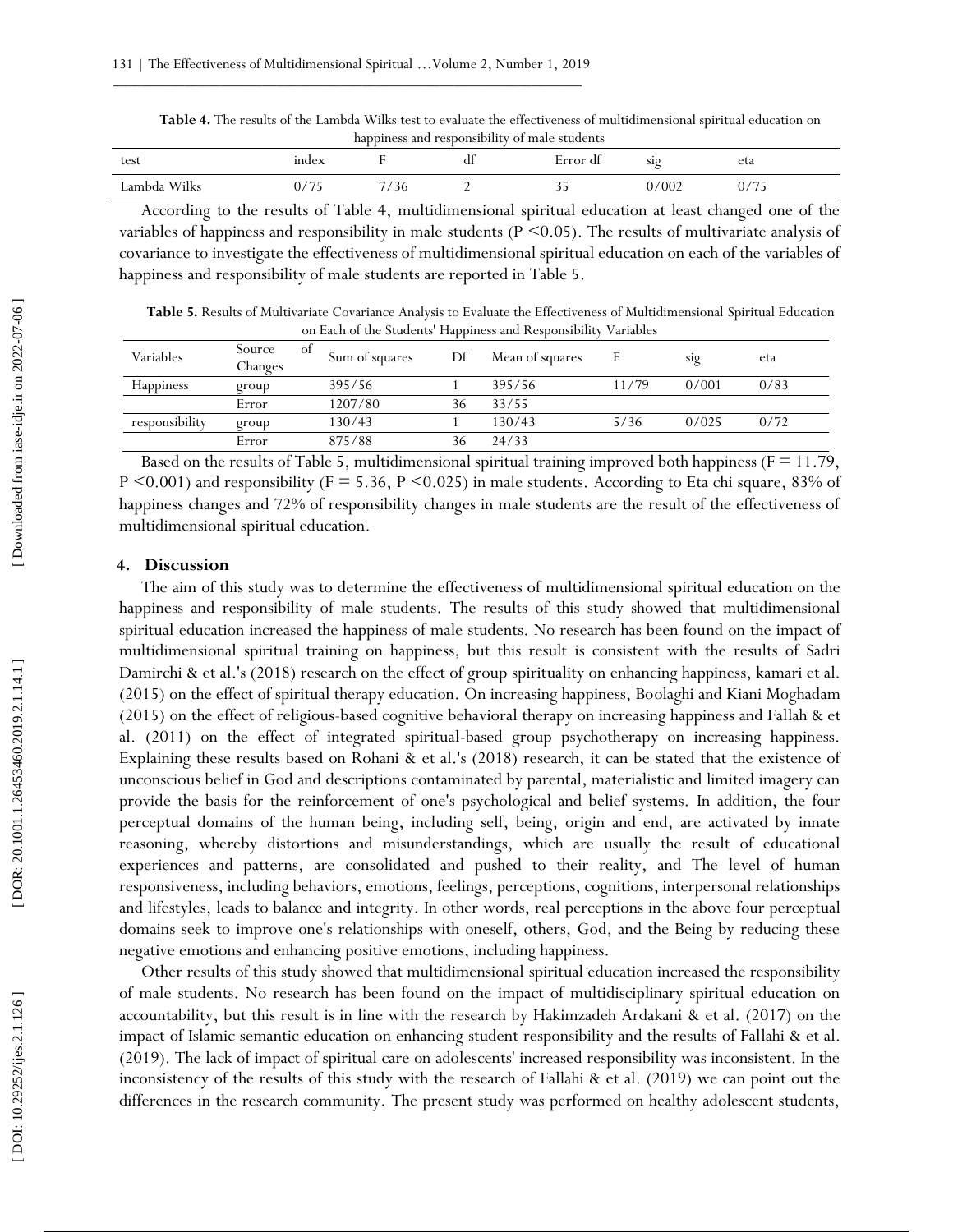but their research was performed on adolescents with a disease (type 1 diabetes). Sick people because they cannot overcome their illness and have to live with and adapt to their illness, so they feel less in control of their health than non -patients and therefore educate them on responsibility. They will have less impact. In addition, the present study was conducted for 10 sessions of 70 minutes, but Fal lahi & et al.'s (2019) 6 sessions of 45 -60 minutes. The results may be different if there are more sessions in patients. Also, in explaining the effectiveness of multi -dimensional spiritual teachings on responsibility, it can be said that the correct notions of one's own four perceptual domains, being, origin, and ending, can suggest to the individual that he is not abandoned in the universe and not created by accident, but by existence It is purposeful, cherished and capable of growth and excellence. A creature in the refuge of the Almighty God, the All -Powerful, the All -Compassionate, the One who is in charge of His affairs from moment to moment and never neglects Him. One also becomes aware that all the components of the world and its hardships and joys are fleeting, and that the universe is the only farm and the prelude to his eternal bliss and in the Hereafter one's behaviors, speeches, and deeds are questioned. As a result, multi -dimensional spiritual education through the processes described above increases the sense of responsibility.

In general, the results indicated the effectiveness of multidimensional spiritual education on increasing the happiness and responsibility of male students. Due to the effectiveness, practicality and low cost of this teaching method, and since it is the first comprehensive theory that is fully consistent with Islamic Iranian culture and adheres to scientific principles and standards, it is advisable that consultants and therapists use multidimensional spiritual instruction alongside other educational methods to improve psychological traits, especially promoting happiness and responsibility. Further research on the effectiveness of multidimensional spiritual education on other positive psychological variables (hopefulness, resilience, optimism, etc.) and even negative psychological variables (depression, stress, anxiety, obsession, etc.) can make this decision. Training can help a lot. In addition, the most important limitations of the study include the use of available sampling method, relatively small sample size, limitation of the research population to 8th grade male students and lack of follow -up results. Therefore, it is recommended to use other research communities in future research and even compare the results separately on boys and girls. Another suggestion is to use the follow -up stage in future research to examine the long For results. In the constrained from the results. The results of results. The Allian State of the substantial the constrained from the sustained from the substantial of particles and the constrained from the substantial o